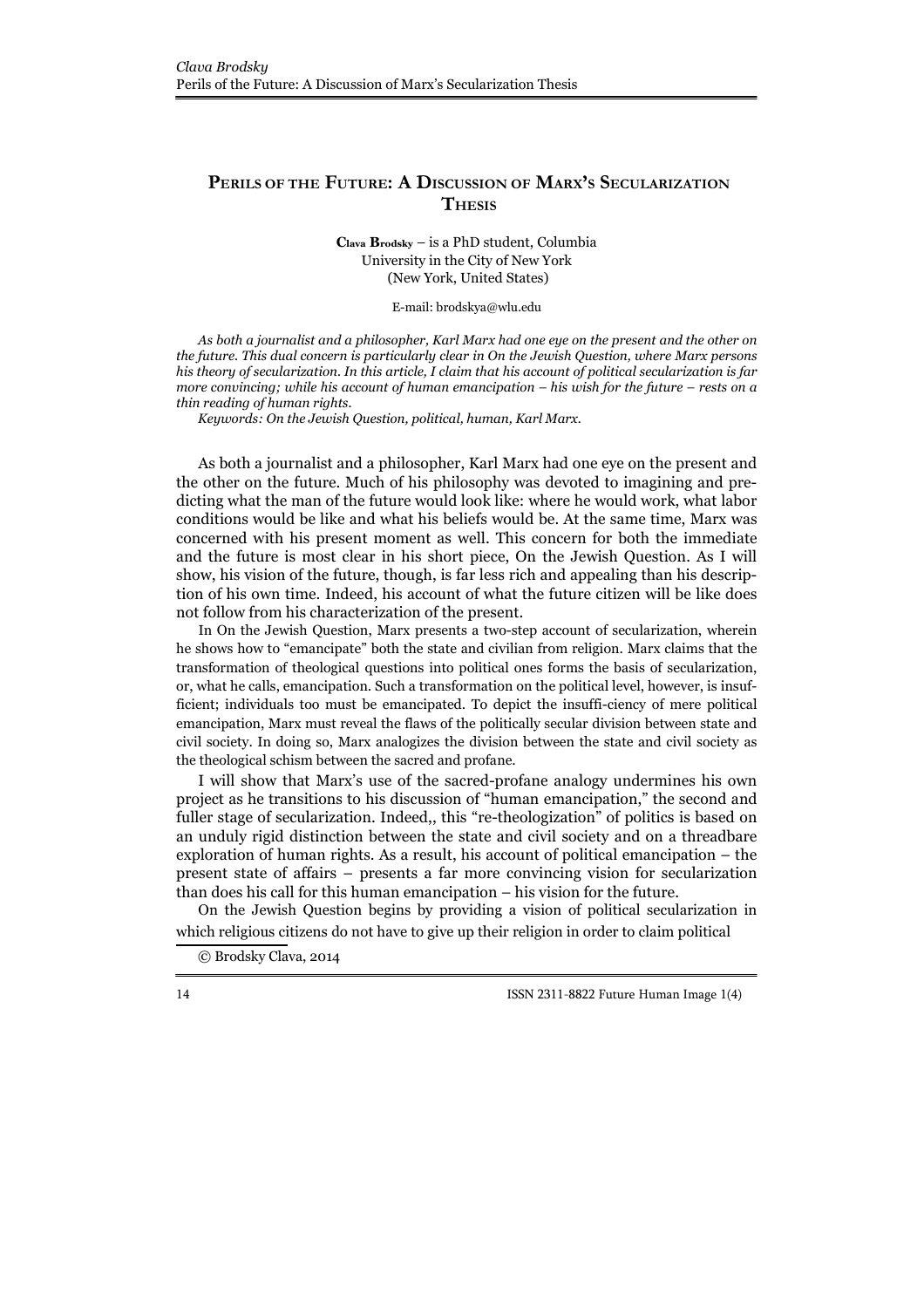rights. Maintaining that secularization is a form of emancipation, Marx expresses this by writing "a state may be a free state without man himself being a free man" (32). Marx points to America in particular, where, even as the first politically secular state, the citizenry remained (and remains) highly religious. Marx cites Gustave de Beau-mont, Alexis de Tocqueville's travel companion, who wrote that "the state remains aloof from all religions" and yet, "no one in the United States believes that a man without religion can be an honest man" (cited on 31). American society and its values, it would seem, had little do with the political devotion to disestablishment. While the state has only public property and claims no official religion, private property and religious belief thrive in civil society. Political secularization does not create a unified system of values, Marx claims, but rather a plethora of them.

Political secularism, Marx argues, is based on this "schism" between the state and civil society. To match these two spheres, we must divide ourselves into man and citizen, such that "in the political community…[we] regard [ourselves] as communal being[s], and in civil society….as private individual[s]" [*Marx, Engels*, 1978]. Thus, a politically secular man must divide himself into "an independent…individual" on the one hand, and a citizen on the other.

It is precisely this division between state and civil society – and between citizen and man – that allows theological questions to change into political ones. The creation of two separate spheres with two sets of values allows Jews or any other religious mi-nority to enjoy the same kinds of political rights as the majority does. This presents a grand shift away from the status of religious minorities in states with official religions. A politically emancipated state does not automatically relegate religious minorities to a second-class status; their faiths have no effect on their citizenship. To be Jewish in a Christian state, for example, is a theological question; to be Jewish in an "emanci-pated" state, on the other hand, is a "secular question" (30). The root of secularization, then, lies in this transformation.

Marx's secularization thesis does not stop at political emancipation, however; rather, he conceives of this stage as merely a step towards full "human emancipa-tion." It is insufficient that the state alone is emancipated from religion and private property, Marx claims; the people too must be freed from these shackles. The key flaw in political emancipation, then, is that by separating civil society away from the state, man can remain religious: "man was not liberated from religion; he received religious liberty. He was not liberated from property; he received the liberty to own property" [*Marx, Engels*, 1978]. The division between civil society and the state forestalls the individual from attaining this higher level of human emancipation. In other words, political emancipation is not enough.

Human emancipation corrects the ills of political emancipation by collapsing the distinction between civil society and the state and thus between man and citizen. In this second stage of emancipation, each individual appropriates the values previously attributed only to the state. Thus, just as the state had emancipated itself from religion in political secularization so too, Marx claims, must man be "finally and completely emancipated from religion" [*Marx, Engels*, 1978]. This "final and absolute form of human emancipation" is accomplished when "real, individual man… absorb[s] into himself the abstract citizen" (46). In other words, individuals are "emancipated" from religion, private property and all the other failings of civil society. This liberation will

ISSN 2311-8822 Future Human Image 1(4) 15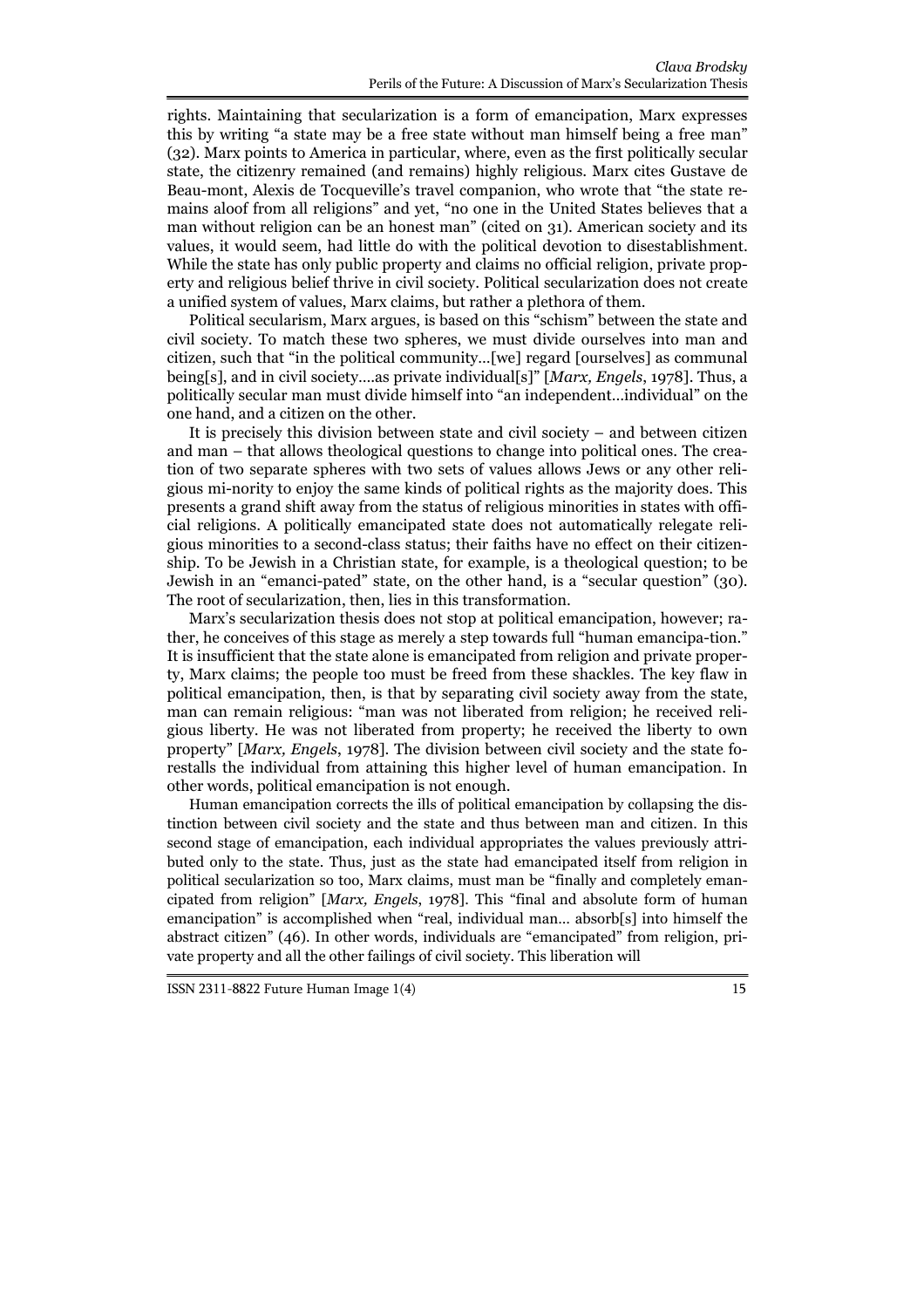allow individuals to join in a political community and cease to feel alienated from one another and from their "political" self (i.e. the citizen).

Much of Marx's secularization thesis is convincing. Most effectively, Marx describes secularization as the process of transforming theological questions into political ones. The space for civil society that this secularization narrative carves out does not assume or predict a decrease in religiosity. By allowing room for religious citizens in a politically secular state, Marx explains why America remains so religious. However, the shift to the higher, fuller level of emancipation undermines Marx's overall project by dipping back into politically theological thought. After transforming "theological questions into political ones," human emancipation reneges on this trajectory and morphs the political constellation between the state and civil society back into a theological one between the sacred and profane. The key characteristic of the sacred and the profane is, according to Émile Durkheim that they "have always and everywhere been conceived by the human mind as separate genera, as two worlds that have nothing in common" (The Elementary Forms of Religious Life 38). By incorporating this theological antagonism between sacred and the profane, Marx creates a chasm between the state and civil society, wherein the two spheres operate under two sets of incompatible values.

Marx conveys the state's sanctity by comparing it to Jesus. He writes, for example, "the state is the intermediary between man and human liberty. Just as Christ is the intermediary to whom man attributes all his own divinity" [*Marx, Engels*, 1978]. The state, it turns out, is, like the Son of God, a sort of intermediary, a model, carrying its citizens towards the next step of human development. Thus, the state, insofar as it is an intermediary for this higher human emancipation, is untied with the sacred.

The sacredness of the state stands in contrast to the profanity of civil society: "The political state, in relation to civil society, is just as spiritual as is heaven in relation to earth. It stands in the same opposition to civil society, and overcomes it in the same manner as religion overcomes the narrowness of the profane world… Man, in his most intimate reality, in civil society, is a profane being" [*Marx, Engels*, 1978]<sup>1</sup> . Here, Marx clearly shows how the sacred-profane analogy maps onto the political division be-tween the state and civil society.

It may be objected, however, that Marx uses the sacred-profane analogy to show that even political secularization has its vestiges of political theology. In other words, the politically secular division between civil society and state is merely a holdover from the state's theological past. Human emancipation, then, is not an attempt to inject a new brand of theology into politics, but rather the way to fully cleanse politics of its remaining traces of theological constellations. This final step in secularization is not a betrayal of the project, as I claim, but rather a continuation of it.

To answer this objection, we must look to Marx's description of civil society and its relation to the profane. Key to the religious account of the profane is that it can never become the sacred. In a similar vein, Marx presents a rigid account of civil society,

<sup>&</sup>lt;sup>1</sup> It is telling that Marx appropriates the religious sacred-profane dichotomy. As Durkheim points out in The Elementary Forms of Religious Life, "All known religious beliefs… presuppose a classification of things…generally designated by two distinct terms effectively translated by the words profane and sacred" [Marx, Engels, 1978]. By conceiving of civil society and the state in terms of this basic religious classification, Marx takes a significant step in articulating his own brand of political theology.

<sup>16</sup> ISSN 2311-8822 Future Human Image 1(4)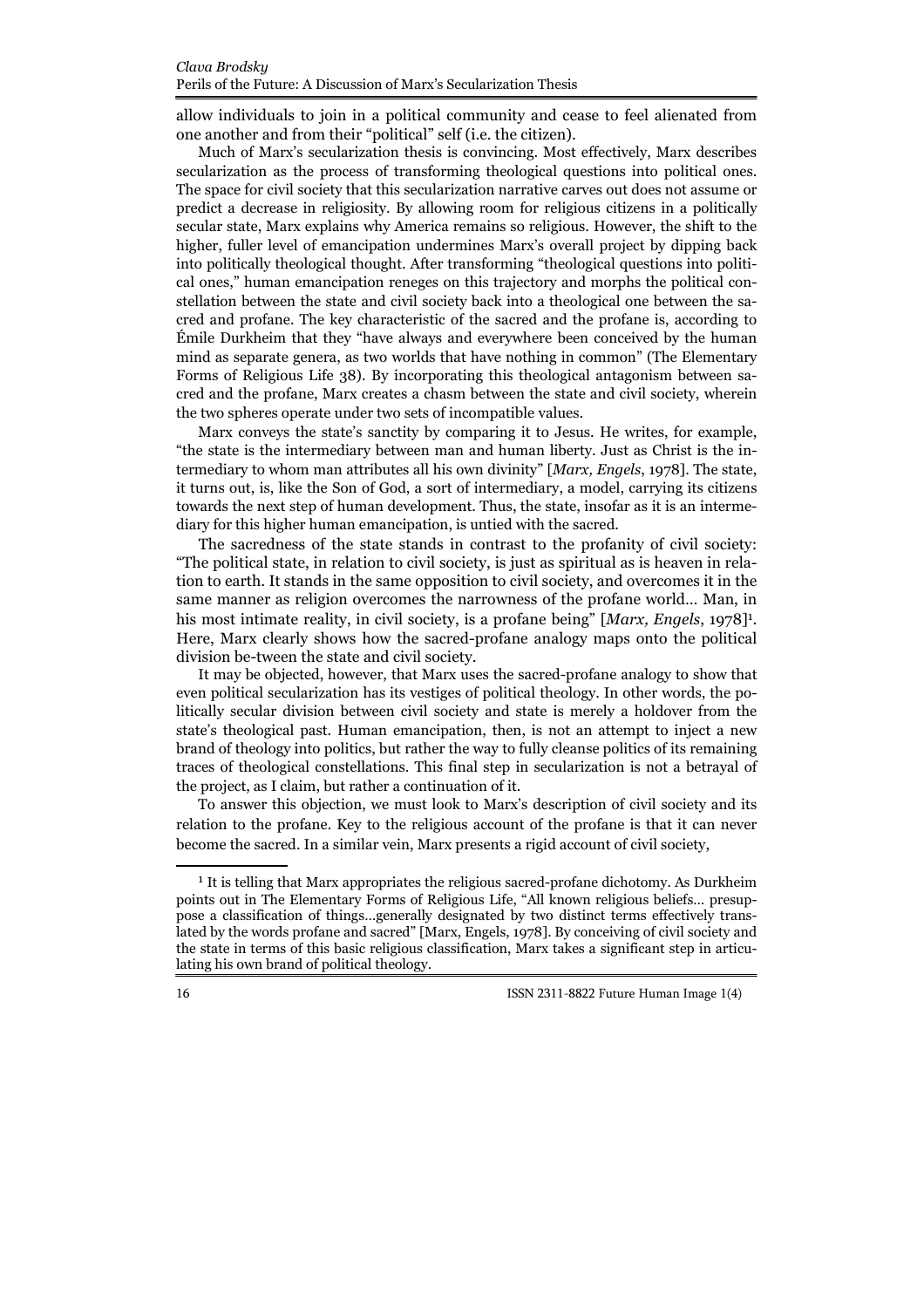wholly and permanently separate from the state. In contrast to the state's emancipat-ed values, civil society is "the sphere of egoism," where "man…is an individual sepa-rated from the community, withdrawn into himself, wholly preoccupied with his pri-vate interest and acting in accordance with his private caprice" [*Marx, Engels*, 1978; *Durkheim*, 2008]. The rights of man and the liberty they preserve, he claims, are "not founded upon the relations between man and man, but rather upon the separation of man from man" [*Marx, Engels*, 1978]. Civil society appears as an individualistic wasteland of self-interest and egoism.

Each individual busying himself with his own interests and preoccupations: there is something static and fossilized in this account. Marx paints such a dismal portrait of civil society in a politically emancipated state by focusing primarily on the right to private property and the freedom of conscience. Marx claims that the right to private property functions as an analog to all other rights: it insulates man from others and allows him to focus solely on his own interests. Insofar as rights preserve freedom, "the right of liberty is the right of private property. … It is the right of self-interest" [*Marx, Engels*, 1978].

This more static account of civil society reveals the extent to which Marx lines it up with the "profane": as something rigidly egoistic, wholly separated from the state and without hope of ever changing. The implication, then, is that a politically emancipated state will never "grow" into a humanly emancipated one; the individualism of the civil sphere prevents against it. Because Marx conceives of civil society as unchanging, he must argue that political emancipation is in itself insufficient. Political emancipation marks a step forward from the previous theological state, Marx claims, but it does not have within it the seeds of human emancipation. Thus, human emancipation, it ap-pears, must be brought about by some radical change; otherwise, civil society will be stuck in its isolating, profane rut<sup>2</sup>.

In this effort to portray human rights (i.e. the rights of man) as isolating, preserving values wholly separated from those of the state, Marx leaves out several fundamen-tal rights that present a distinctly more social individual. Conspicuously absent from Marx's theory are free speech, freedom of the press and the freedom of association. Each of these (among many others) reflects man in his more Aristotelian incarnation: socialized and gregarious. Rather than imagining a society of isolated individuals, the logic behind rights like free speech presupposes that people will talk to each other, discuss their preferences and, at times, disagree with one another. Political emancipa-tion and the rights of man it pioneers does not create a system in which individuals see each other as "the limitation on [their] own liberty." The right to free speech certainly does not imagine man as a recluse; indeed built within it is an expectation of social interaction.

Furthermore, not only do rights like free speech paint a more sociable portrait of man, they also create a dynamic and fluid civil society, where the limits between civil society and the state are not as rigid as Marx's sacred-profane analogy would have us

<sup>2</sup> This radical shift from political to human emancipation again lines up with the religious relationship between sacred and profane. Again citing Durkheim: "The two worlds [the sacred and the profane] are not only conceived as separate, but as hostile and jealous rivals;" and thus "…when [passage from the profane to the sacred] happens… it implies a true metamorphosis" [Marx, Engels, 1978].

ISSN 2311-8822 Future Human Image 1(4) 17